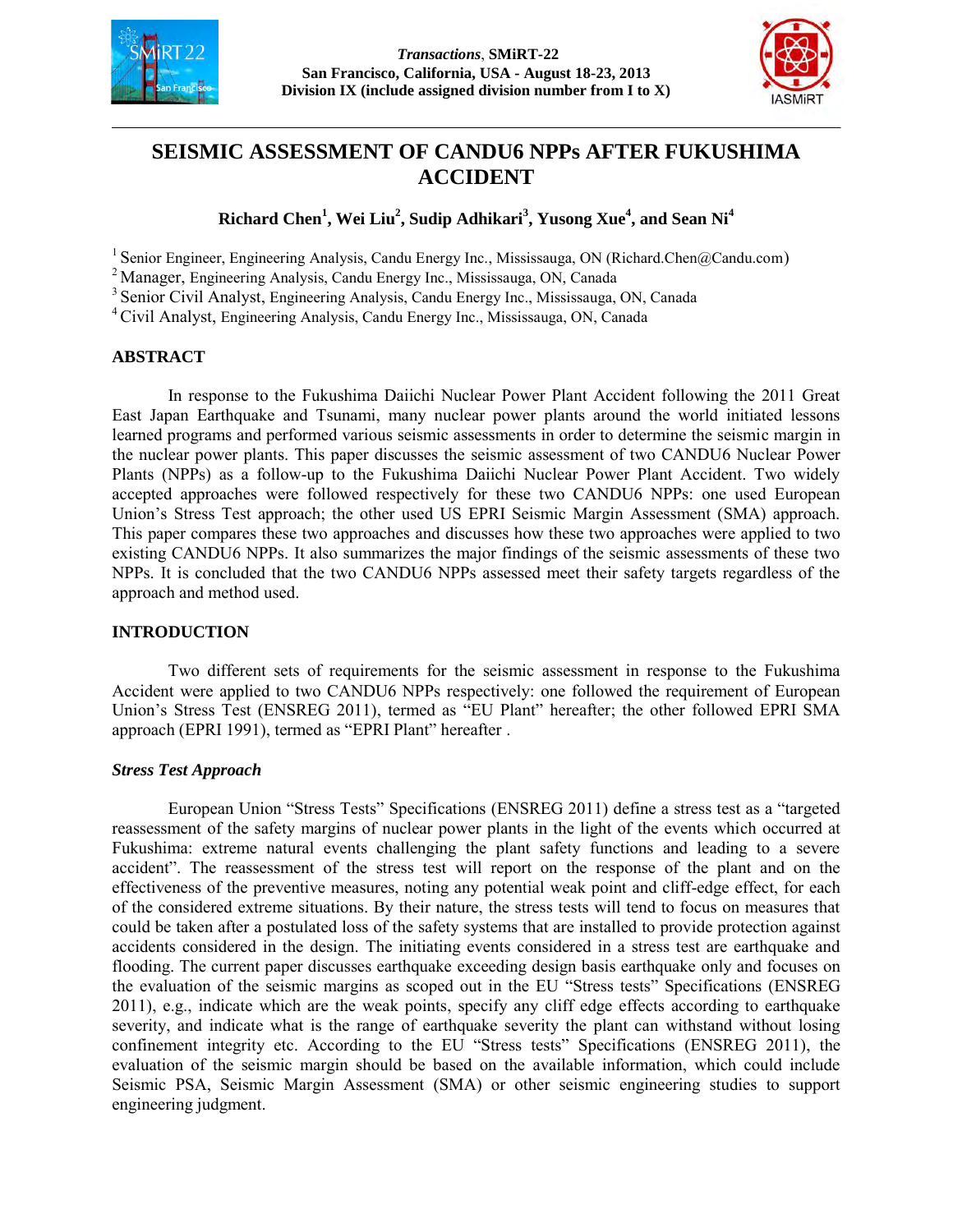#### *EPRI SMA Approach*

The EPRI SMA approach consists of identifying success paths and finding the weakest links along each success path (EPRI 1991). A success path is defined as a set of Structures, Systems, and Components (SSCs) that are required to bring the plant to, and maintain, a safe shutdown condition following a seismic event. It is necessary only to demonstrate the operability and survivability of a success path of SSCs that will bring the plant to a stable condition (either hot or cold shutdown) and maintain that condition for at least 72 hours after the earthquake. Success path determination is based on the selection of components for which it will be easiest to demonstrate an adequate seismic margin; however, the success path shall be compatible with plant operation. The success path of SSCs that is required to perform the safety-related functions corresponds to a subset of the seismic classification list. Success paths are evaluated using the seismic walkdown procedures as specified in EPRI NP-6041. By comparing a success path component's in-structure seismic demand, design, anchorage, and potential seismic interactions to earthquake experience and the seismic-test-based criteria in the SQUG *GIP*, seismically rugged components can be identified and screened out. Screened-out components have HCLPF (High Confidence of Low Probability of Failure) capacities greater than or equal to the *GIP*  bounding spectrum peak ground acceleration. Components determined not to meet the *GIP* screening criteria are further evaluated using the Conservative Deterministic Failure Margin (CDFM) method (EPRI 1991). The components having the lowest HCLPF capacity are the weak links, and determine the plantlevel HCLPF capacity. Component HCLPF capacity may be increased by design changes, replacement, anchorage modifications, etc., as appropriate. Modifications to plant design, procurement, operations, and maintenance procedures might be necessary to ensure that seismic qualification of success path SSCs is maintained for the life of the facility.

Candu Energy Inc. (Candu) has extensive experience and a long history of performing seismic capacity assessment for nuclear power plants. Before the Fukushima Daiichi Nuclear Power Plant Accident, Candu had successfully completed seismic capacity assessment for several nuclear power plants using either the CDFM method or the Fragility Analysis (FA) method (EPRI 1994). In response to the Fukushima accident, Candu has helped several nuclear power plants to perform seismic capacity assessment to meet their regulatory requirements. This paper discusses the seismic assessment of two CANDU6 NPPs as a follow-up to the Fukushima Accident to demonstrate that the NPPs has adequate seismic margin above their Design Basis Earthquake (DBE). One applied the EU Stress Test Approach, i.e., the EU Plant, and the other followed the EPRI SMA Approach, i.e., the EPRI Plant. As discussed above, the seismic evaluation in the EU stress test approach can be based on the available information, which could include previous Seismic PSA, SMA or other seismic engineering studies to support engineering judgment; while the seismic assessment in the EPRI SMA approach requires the new reassessment of the whole NPP and apply only the SMA method. Due to the space limitation, this paper focuses only on some of the elements of these two approaches, i.e., the selection of the Review Level Earthquake (RLE), the seismic walkdown, and the seismic capacity assessment of the SSCs. The other elements, e.g., the selection of the success path equipment or the Safe Shutdown Equipment List (SSEL) are not discussed in the current paper.

### **SELECTION OF REVIEW LEVEL EARTHQUAKE**

The main objectives of both of the EU Stress Test and the EPRI SMA are to show that the NPP can withstand the Review Level Earthquake (RLE) with high confidence and to identify seismic vulnerabilities and any potential weak links. Seismic capacities of SSCs on the success paths are estimated in terms of the High Confidence of Low Probability of Failure (HCLPF) values. SSCs with high HCLPF values will be screened-out from further consideration. SSCs having HCLPF values lower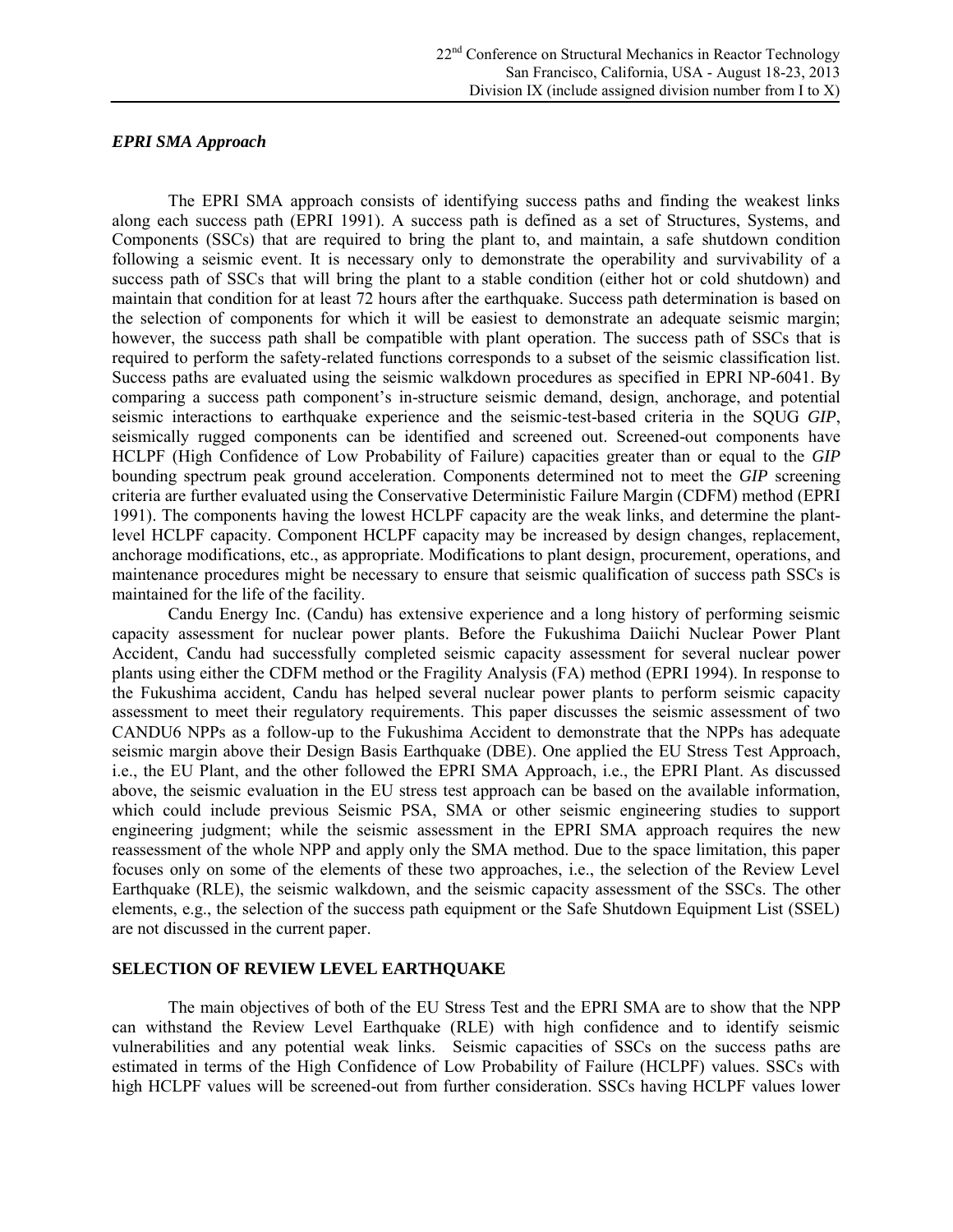than the RLE are flagged, and recommendations to improve their HCLPF values will be made if they do not meet their safety targets. This process ensures that the NPP has sufficient seismic "margin".

The RLE is an engineering representation of earthquake ground motion chosen to have a lower probability of exceedance than that of the DBE. The probability of exceedance of the RLE is generally agreed upon by the owner/licensee and the regulatory authority. A probability of exceedance of  $1\times10^{-4}$  per year or less is typically selected as the RLE. The RLE is chosen to challenge seismic design of the NPP over the DBE. A RLE will be established at a reasonably high and achievable level based on site seismicity and plant specific design features. Typically, there are two approaches to develop a RLE. One current trend is to specify the RLE in terms of a uniform annual probability of exceedance response spectral shape, the so-called Uniform Hazard Spectral (UHS) shape. This approach requires a site specific Probabilistic Seismic Hazard Analysis (PSHA). The other is to specify the RLE simply in terms of a horizontal PGA higher than that of the DBE. This approach has been accepted by USNRC and Europe Union Requirements for the existing NPP evaluations in the absence of a PSHA

# *EU Plant RLE*

For the CANDU6 NPP that followed the EU Stress Test approach, the RLE was based on the previous SMA performed in the 2000s. It has a Peak Ground Acceleration (PGA) of 0.33g and has spectral shape similar to the standard NUREG/CR-0098 Ground Response Spectrum (GRS). Although this RLE of 0.33g has already exceeded the plant's DBE that has a PGA of 0.2g, in order to determine the capacity of the plant to sustain the maximum level of earthquake possibly beyond even the 0.33g, the targeted level of earthquake considered in the seismic evaluation is taken as having a PGA of 0.4g based on Candu's knowledge and experiences with the plant's seismic design.

# *EPRI Plant RLE*

For the CANDU6 NPP that followed the EPRI SMA approach, Candu recommends a RLE with 0.3g PGA and a spectral shape that is the same as NUREG/CR-0098 median shape based on the following considerations:

- 1. According to the descriptions in Safety Analysis report, the site is considered geologically stable and free of any active faults.
- 2. The spectral shape of the plant's DBE is similar to those of most of the NPP sites in Central and Eastern United State (CEUS). Based on NUREG/CR-0098, the use of 0.3g PGA RLE with NUREG/CR-0098 median rock spectral shape was chosen for a number of NPPs in CEUS and Canada.
- 3. The IPEEE RLEs of the CEUS NPPs are generally defined as 1.4-1.67 times of the DBE. The frequency of interest for the SSCs in a nuclear power plant ranges from 2-10 Hz. The average spectral acceleration for EPRI Plant DBE is about 0.43g over the frequency range of 2-10 Hz. The peak spectral acceleration for 5% NUREG/CR-0098 median rock spectrum (recommended RLE) is 0.64g, which is 1.49 times of the average spectral acceleration of 0.43g. This value falls into the factor range of 1.4-1.67.

The RLE with 0.3g PGA for the EPRI Plant was also selected based on Candu's experience from other similar CANDU6 NPPs. Candu's experience is based on CANDU6 plant specific design features, international practice for the selection of RLE, various seismic capacity assessment experiences for several CANDU6 sites with higher seismicity than the EPRI Plant discussed in this paper. The selected RLE with 0.3g PGA for the EPRI Plant is considered to have a probability of exceedance lower than or equivalent to  $1 \times 10^{-4}$  per year.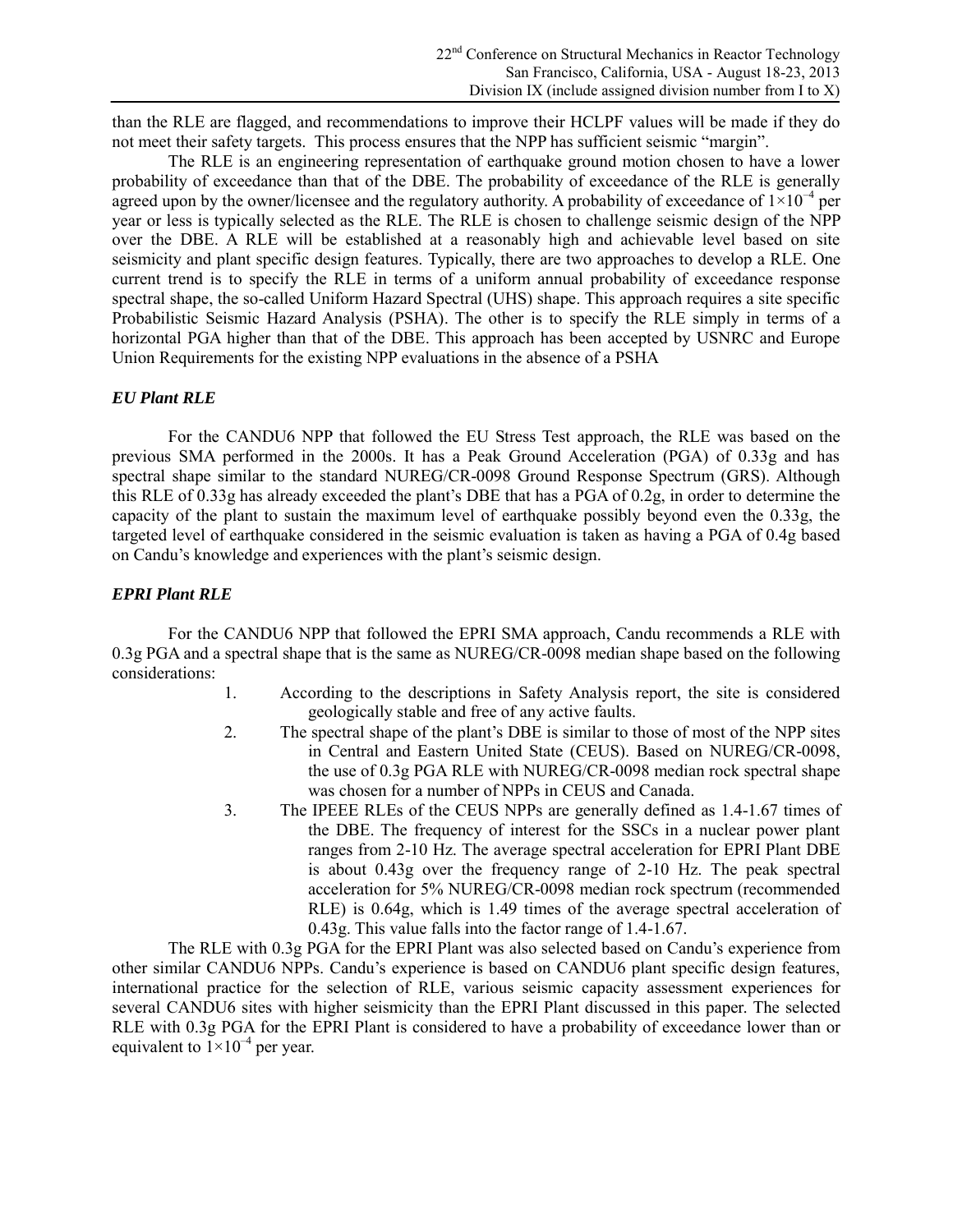#### **RLE-BASED FLOOR RESPONSE SPECTRA**

Once the RLE is determined, it is necessary to develop either preliminary or final estimates of the seismic demand based on the RLE, i.e., the RLE-based Floor Response Spectra (FRS), since it is one of the factors which must be considered during the screening process of the seismic walkdown and must be used for the subsequent seismic capacity assessment. The seismic demand based on the RLE can be obtained by either scaling previously performed design or reevaluation building response analyses or by performing new building response analyses. For the seismic margin assessment, considerable benefit in reducing computed demand levels is likely to be achieved by performing new SMA building response analyses, particularly for soil sites where the design analyses are likely to be excessively conservative in their original design. As noted in the EPRI NP-6041 and verified in various SMA performed by Candu, the REL-based FRS computations are one of the primary locations where substantial margin has been shown to exist and is one of the most beneficial spots to attack in order to demonstrate greater margin. In many cases, it is expected that the RLE-based FRS will often be less than the DBE-based FRS when the RLE is less than about 1.5 to possibly 2 times the DBE because the DBE-based FRS are likely to contain a number of sources of conservatism relative to the SMA criteria.

#### *EU Plant RLE-based FRS*

For the CANDU6 NPP that followed the EU Stress Test approach, the RLE-based FRS was based on the previous SMA and was derived in the 2000s. It was observed that the 0.4g PGA based FRS are close to those based on the 0.2g DBE, i.e., the seismic responses based on the GRS with 0.4g PGA are close to the FRS based on the DBE with 0.2g PGA in terms of amplitudes and shapes. One of the reason is because the RLE-based FRS were generated using larger damping for the primary structure, a more detailed and less conservative Soil-Structure Interaction (SSI) analysis, and 15% peak clipping for the narrow peaks. The other reason is that the EU Plant DBE-based FRS had utilized the FRS from other similar CANDU6 plants for seismic qualification and therefore are inherently conservative.

#### *EPRI Plant RLE-based FRS*

For the CANDU6 NPP that followed the EPRI SMA approach, the Reactor Building (RB) RLEbased FRS were generated through new seismic analysis to reduce the seismic demand. The RLE-based FRS for other buildings were obtained using the scaling approach and engineering judgment based on the DBE-based FRS. For the EPRI SMA, the scaling approach is very cost effective over performing new building analyses. However, they are approximate and is conservative to cover uncertainty. It was found that the Reactor Building 0.3g RLE-based FRS are close to the existing RB FRS which is an envelope of the DBE-based FRS and the standard reference CANDU6 RB FRS that are based on a standard GRS with a PGA of 0.2g and a standard spectral shape. The 0.3g RLE-based FRS for the EPRI Plant is close to the 0.4g PGA based FRS for the EU Plant in terms of amplitudes for the reactor building. This is because the EPRI Plant is founded on very hard rock for which the soil-structure interaction effect is insignificant given the standard shape GRS that is high in low frequency but low in high frequency. It is also discovered that the RLE-based FRS for other buildings obtained through the scaling approach, when used in the seismic margin assessment, do not give the seismic margin expected for some SSCs in these buildings. Therefore, to increase the HCLPF capacity of these SSCs, it was recommended to regenerate the RLE-based FRS for these buildings through new seismic analysis.

#### **SEISMIC WALKDOWN**

For the seismic evaluation of the two CANDU6 NPPs discussed in this paper, a key common element is the seismic walkdown, which was carried out to identify any as-built construction deviations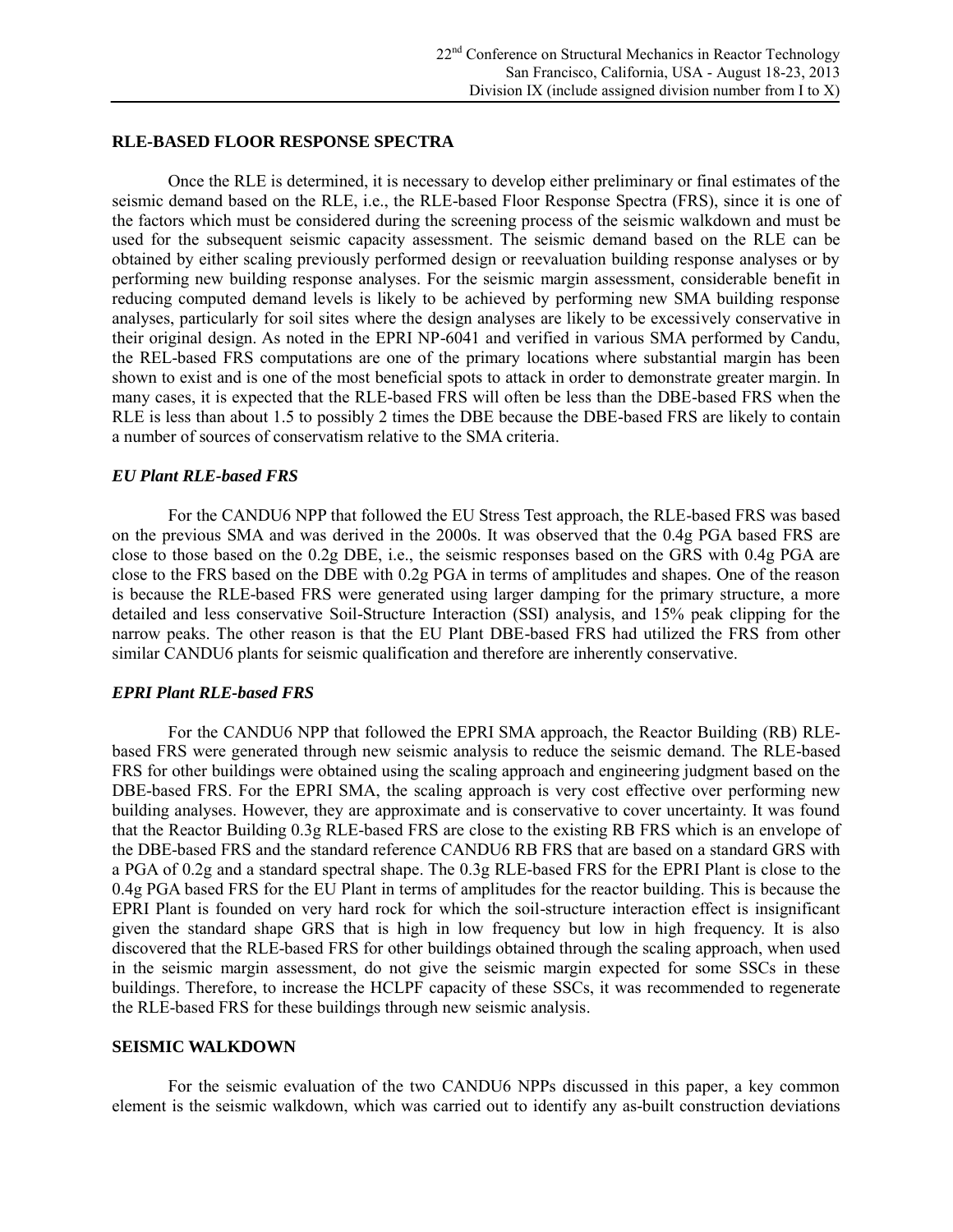and to assist in seismic capacity analysis of components and structures. The seismic walkdown followed the procedures in SQUG GIP and EPRI NP-6041. These procedures have been developed using earthquake experience database, seismic qualification test, and past seismic assessments of NPPs.

The objectives of the seismic walkdown are to identify all equipment that is expected to have sufficiently high seismic capacity and to clearly define failure modes for components not expected to have high seismic capacity. The seismic walkdown team or the Seismic Review Team (SRT) reviews and gathers detailed information and measurements on equipment and structures for performing seismic capacity evaluations. The SRT observes and records any deficiencies, e.g., missing anchor bolts, loose mounting of relays, excessive cracking of concrete that can reduce the seismic capacity of components. Significant spatial interactions, e.g., nonseismically qualified equipment located above or beside seismically qualified equipment, heavy equipment, or ceiling fixtures etc., are identified during the seismic walkdown. Areas with potential for seismically induced fire, e.g., storage of flammable liquids or gases, are also noted. The SRT also evaluates fire protection systems in the plant for inadvertent actuation, e.g., potential seismically induced flooding and capability to mitigate seismically induced fires, and assess the condition of other piping systems whose failure could cause seismically induced flooding.

#### *Major Seismic Walkdown Findings*

For the two CANDU6 plants discussed in this paper, in general, the DBE qualified mechanical equipment and distribution systems including valves were judged to be seismically rugged and screened at 1.2g spectral acceleration subject to further anchorage evaluation and natural frequency of the equipment. This is because these mechanical components are typically located at lower elevations of the building where seismic response is low and because the normal operating loads imposed on the mechanical components and their anchorage could be more severe than seismic loads. For mechanical components located at high elevations in the RB or other buildings, further screening and/or evaluation is required. The instrument racks and I&C panels are well constructed. Most of the SQ instrument racks could be screened at 1.2g spectral acceleration subject to minor housekeeping actions. All the safety related structures are not screened out during the seismic walkdown due to the complexity of the structures. Major components of the reactor systems such as Calandria, pressure tubes, the Calandria tubes, and shutoff rods, etc. are not covered in EPRI NP-6041. Therefore, screening of these items relies upon the design reports and seismic capacity calculations.

Comparing with other CANDU6 NPPs, it was observed that the EPRI Plant has relatively better seismic design since it is the most recent built CANDU6 NPP incorporated with mature seismic good practice. The wide use of embedded parts rather than anchor bolts for the anchorage of most of the SSCs has increased the seismic ruggedness of the NPP significantly.

#### **SEISMIC CAPACITY CALCULATION**

Seismically rugged SSCs were screened out from any further consideration in the seismic capacity calculations during and after the seismic walkdown. For the remaining SSCs, i.e., the SSCs cannot be screened out, seismic capacity calculations are required.

A commonly used value, which describes the seismic capacity of a component or structure, is the High Confidence of Low Probability of Failure (HCLPF) value. The HCLPF represents, with a 95% confidence, that the probability of failure of a component or structure does not exceed 5%. The results of the analysis can be presented in terms of specified variables, e.g., PGA or ground response spectral acceleration at a specified frequency. In general, there are two methods for calculating the seismic HCLPF capacity, one is the Conservative Deterministic Failure Margin (CDFM) method and another is the Fragility Analysis (FA) method. The CDFM method is documented in EPRI NP-6041 and the FA method is documented in EPRI TR-103959. In addition to these two methods, the EU Stress Test Approach also allows the use of other seismic engineering studies to support engineering judgment.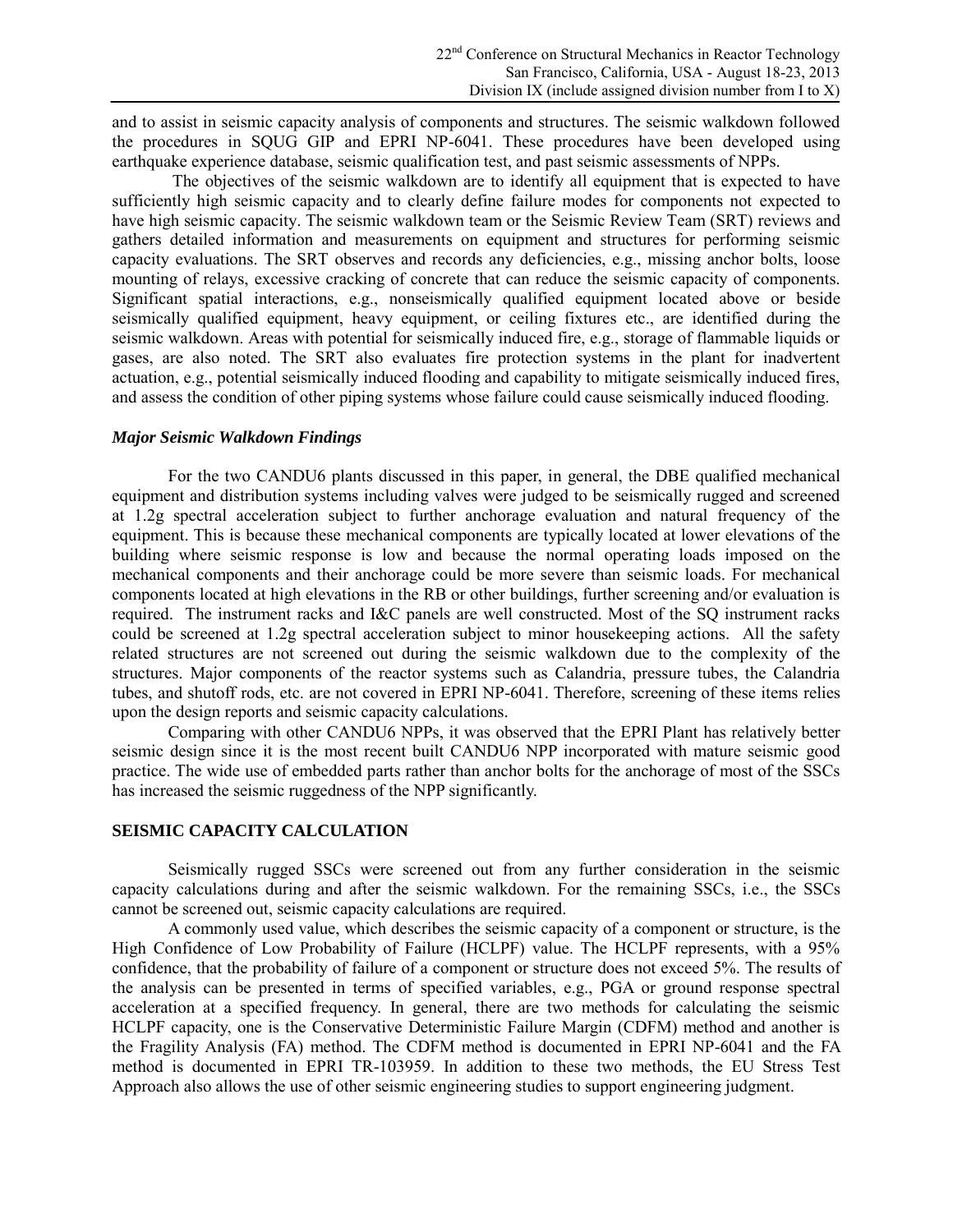The CDFM method is a deterministic approach based on seismic demand of 84% non exceedance probability. The seismic capacity calculated using the CDFM method can be expressed as HCLPF84. The CDFM method estimates the seismic capacity in terms of HCLPF value based on the following equation:

$$
HCLPF84 = (Seismic Capacity)/(RLE-based Seismic Demand)*RLE
$$
 (1)

In the FA method, median seismic capacity of 50% non-exceedance probability or mean capacity is applied. The seismic capacity calculated using the FA method can be expressed as HCLPF50. The HCLPF capacity in FA method is calculated by:

$$
HCLPF50 = Am exp [1.65( $\beta$ <sub>R</sub> +  $\beta$ <sub>U</sub>)] \t(2)
$$

where  $A_m$  is the median seismic capacity in terms of a ground-motion parameter (e.g., PGA and spectral acceleration);  $\beta_R$  is logarithmic standard deviation due to randomness; and  $\beta_U$  is logarithmic standard deviation due to uncertainty.

According to the Seismic Fragility Applications Guide Update in EPRI 1019200, the definition of HCLPF is updated to remove the distinction between HCLPF84 and HCLPF50 if the PSHA have included the response spectral peak and valley variability βrs as part of the aleatory variability. If βrs is included when developing seismic hazard estimates as a function of annual frequency of exceedance (AFE), the CDFM seismic HCLPF capacity and the HCLPF capacity calculated from the FA method should be essentially the same (EPRI 2009).

Because of different SSI effects among different CANDU6 NPPs as well as the different approaches used to derive the RLE based seismic demand, the HCLPF values for an exactly the same SSC could be different due to the differences in the RLE based FRS. This is also evidenced by the seismic capacity evaluation of the two CANDU6 NPPs discussed in this paper. Although the EPRI Plant has relatively better seismic design in general since it is a newer plant, the seismic capacity evaluation results shows the HCLPF values for some SSCs of the EPRI plant are lower than those of the EU plant. That is partially because the RLE-based FRS for these two plants were derived differently, especially for buildings other than the RB, for which the EPRI plant used scaling approach as it is cost-effective in deriving FRS, while the EU plant used other approach to remove the conservatism inherited in the scaling approach.

Another finding is that, typically, for the HCLPF calculation for the same SSC in the same plant, the use of the FA method, although more involved, gives an improved HCLPF value over the one obtained through the CDFM method. A sample HCLPF calculation for the containment building of one typical CANDU6 NPP is given below using both the CDFM method and FA method respectively.

#### *Sample Comparison of the HCLPF Calculation between CDFM and FA*

In this Section, the seismic capacity assessments of a typical CANDU6 containment building are performed to illustrate the applications of CDFM and FA methods. For a typical CANDU6 NPP, the Reactor Building (RB) consists of a prestressed reinforced concrete cylindrical Containment Structure (CS) and Internal Structure (IS). The CS and the IS are supported on a 5 ft (1.6m) thick prestressed concrete slab. The base slab is founded on a sub-base slab of reinforced concrete. A sliding membrane is provided between the two slabs to facilitate radial deformation of the base slab under prestressing and shrinkage loads. A central shear key and a set of radial shear keys provide the required stability under seismic and wind loads during construction. These shear keys provide stability against large lateral (horizontal) load acting on the CS. The base slab, containment wall, ring beam and the upper outer dome are prestressed to minimize leakage. The inner dome, which serves as a reservoir for the dousing water is not part of the containment boundary, is made of reinforced concrete.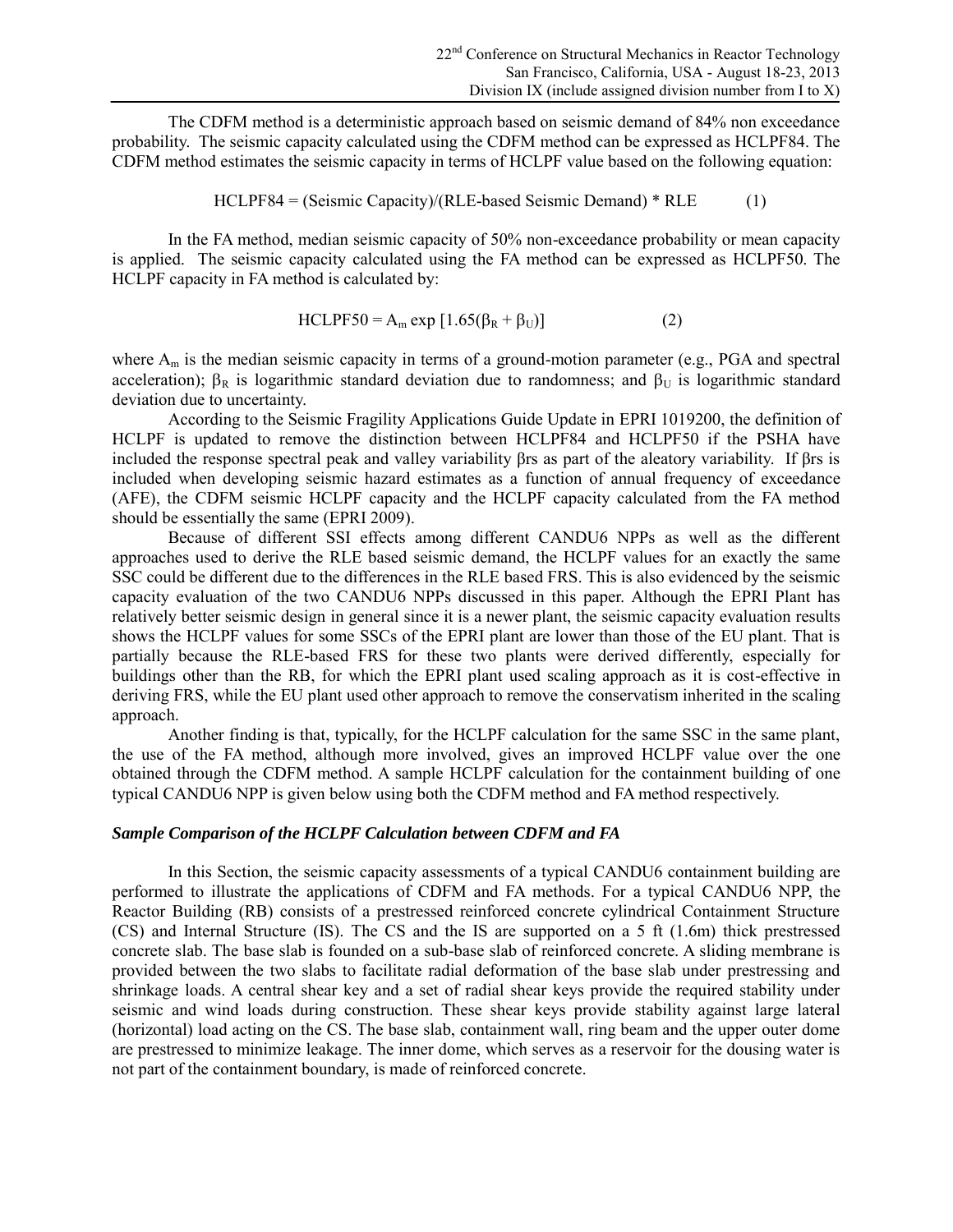

Figure 1 A typical CANDU6 Reactor Building

As shown in Figure 1, the CS has an outside diameter of 143 ft (43.6 m) and a height of 139 ft (42.4 m). The dome is approximately 20 ft (6.1 m) high and is of a torispherical shape. At the junction between the cylindrical structure and the dome, a circular ring beam provides transition from the perimeter wall to the dome. The containment wall is  $3.5 \text{ ft } (1.1 \text{ m})$  thick. For a practical design, both the flexural and shear strengths were evaluated for the containment structure. The containment shell was reinforced by placing additional reinforcing steel and by thickening the wall locally at major penetrations such as the equipment hatch and personnel airlock. As a result, stresses at these locally reinforced sections are low such that failures at these locations do not govern.

Under seismic events, the seismic loads lead to a distributed meridional membrane and a tangential shear stress. The maximum bending moment and base shear occur near the base of the containment wall. Based on the detailed review of seismic forces and reinforcing steel along the height of the containment wall, it is concluded that the critical failure modes of the CS under seismic loading conditions are shear failure and flexural bending failure near the base. Furthermore, based on various studies and an approximate calculation for flexural capacity of the containment wall, it is judged the governing failure mode is the shear failure for the super-structure.

For simplicity of illustration, the seismic input for both CDFM and FA seismic capacity evaluations of CS is assumed the same in this sample calculation. However, for actual analyses, different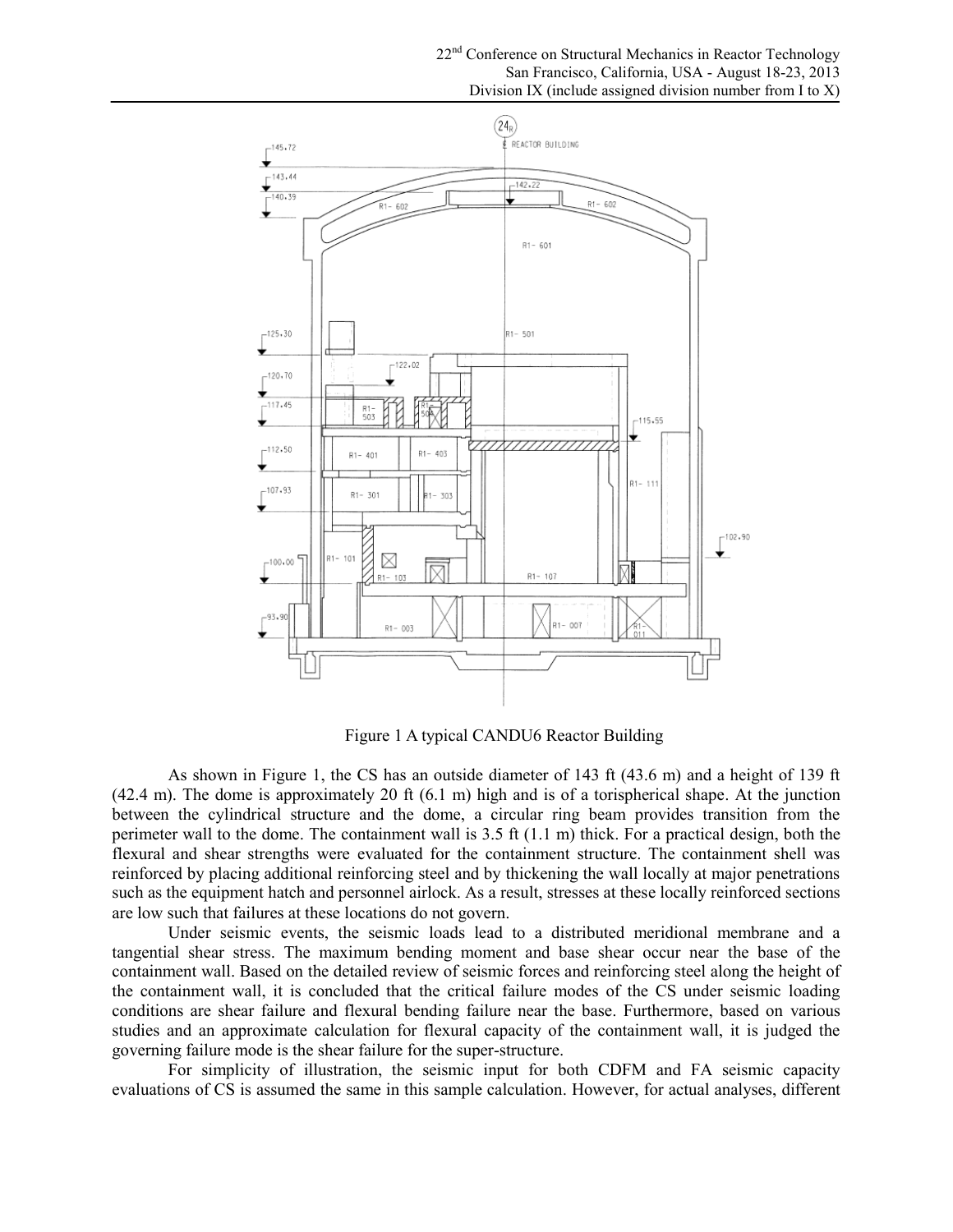sets of FRS at the base slab are needed to determine different seismic demands for CDFM and FA methods, respectively. The evaluation results are summarized as following,

For the seismic capacity evaluation of the containment building using the CDFM method, as it is shown in Table 1, the ratio of demand to capacity approaches to 1 as the PGA scaled from 0.3g to 0.81. i.e.,  $HCLPF = 0.81g$ .

| Seismic<br>input in<br><b>PGA</b><br>(g) | Shear<br>Demand,<br>$Vd$ (kN) | Shear<br>Capacity,<br>Vu (kN) | Vu/Vd |
|------------------------------------------|-------------------------------|-------------------------------|-------|
| 0.30                                     | $1.50E + 0.5$                 | $4.35E + 05$                  | 291   |
| 0.81                                     | $4.03E + 0.5$                 | $4.03E + 05$                  | 1.00  |

Table 1 Seismic Demand vs. Capacity by CDFM

For the seismic capacity evaluation of the containment building using the FA method, median seismic demand and median strength capacity should be used to determine the strength factor as shown in Table 2.

Table 2 Seismic Demand vs. Capacity by FA

| RLE.<br><b>PGA</b><br>(g) | Median        | Median       | Strength |
|---------------------------|---------------|--------------|----------|
|                           | Seismic       | Shear        | Factor,  |
|                           | Demand,       | Capacity,    | Fe       |
|                           | Vm (kN)       | Vc (kN)      | Vc/Vd    |
| 0.30                      | $1.50E + 0.5$ | $5.58E + 05$ | 3.73     |

The strength factor, together with other factors, is used to calculate the median capacity of the containment building, i.e.,  $A_m$  in Equation (2). These other factors include the Inelastic Energy Absorption Factor  $(F_u)$  related to the ductility of the structure, Spectral Shape Factor  $(F_{SS})$  related to the difference in the response spectra used in for the design and the RLE, Damping Factor  $(F_D)$  to account for conservatism in the damping values used for the design, Modeling Factor  $(F_M)$  to account for either conservatism or unconservatism in the structure model that was used for the seismic design, Modal Combination Factor  $(F<sub>MC</sub>)$  to account for either conservatism or unconservatism in the modal combination method used in the design analysis, Earthquake Component Combination Factor ( $F_{EC}$ ) to account for either conservatism or unconservatism in the earthquake components combination method used in the seismic design, and Soil-Structure Interaction Factor  $(F_{\text{SSI}})$ . For each of these factors, the associated randomness and uncertainty parameters are also calculated and combined. The calculated median seismic capacity Am, the composite logarithmic standard deviations due to randomness  $β_R$ , and composite logarithmic standard deviations due to uncertainty  $\beta_U$  are given in Table 3. They are then substituted into Equation (2) to obtain the HCLPF of 1.03g.

Table 3 HCLPF Calculation by FA

| Median<br>Seismic<br>Capacity,<br>$A_m$ (g) | Randomness<br>Parameter<br>$(\beta_{\textrm{\tiny R}})$ | Uncertainty<br>Parameter<br>$(\beta_{U})$ | <b>HCLPF</b><br>(g) |
|---------------------------------------------|---------------------------------------------------------|-------------------------------------------|---------------------|
| 3.33                                        | 0.25                                                    | 0.46                                      | 1.03                |